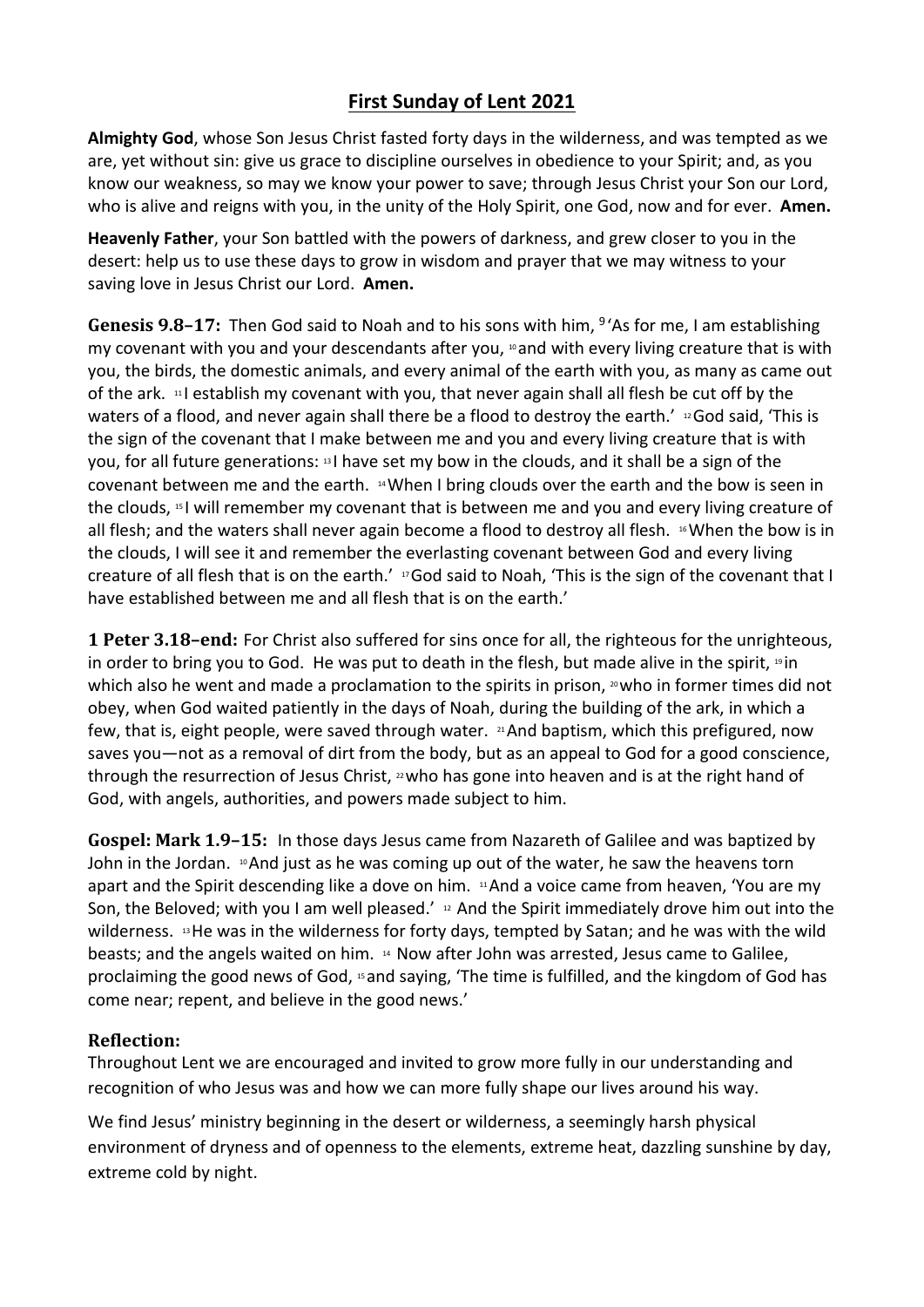Perhaps there were also some places of much needed shade, certainly some places of wild beauty and the opportunity to sit beneath a clear bright star lit night sky. In his spending 40 days here, we can try to think of this as an environment that Jesus might grow into, noticing the particularities of the landscape even that which is parched and dry. A growing sense of the good earth in all its fullness, amidst the rocks, boulders and stones.

Growing closer to this environment, we will find Jesus understanding more about himself and growing closer to God. So, we might ask, "How did he spend his time?". What were his many and varied thoughts? What did he notice, did he reflect on particular memories, and what might all this have led him to think more about? In Matthew and Luke's gospels we find Jesus presented with 3 challenges and that he came to reject all 3 of the attitudes and actions that these opened out to him.

They went something like this; "Wouldn't it be so nice and really lovely if everything was just how I would want it to be, rather than being like these hard seemingly useless lumps of rock in front of me, even though each does have its own uniqueness and untold story; and wouldn't it be good if everyone was just like I would want them to be and not have their own stories and understandings and experiences of life meaning that they say and do things differently to my way of thinking?"

In the Musical Wicked, one character has a song with the line that happiness is found when all your hopes and dreams come true, but she later recognises that selfishly pursuing only her own personal agenda has come at quite a cost for everyone else.

So, the first challenge Jesus faces is to turn away from forcing people to conform to one tidy selfreference point. We will find instead throughout his ministry that he will show a whole variety of ways of responding to the many different people, in many different situations who were facing many difficult challenges. We think of when the Canaanite woman challenged Jesus about his lack of compassion for her daughter's illness and his words about being sent only to the lost sheep of Israel. "Even the dogs eat the scraps under the table" she says, and Jesus changes his initial negative response and instead praises the woman for her faith.

In our communities we must now think and plan for how we will be in the coming months and further ahead. The start of Lent gives us a bigger canvas to work from. A desert landscape that was a harsh physical environment in which we consider the human and emotional landscape of people's lives, hopes and disappointments, order and disorder, calmness and turmoil, healing and disease. And we do this recalling that those who Jesus sought out and those who came to him, were often very much aware of their physical or emotional suffering and pain.

In a recent survey, people in the UK were asked if times of suffering led them to be more open to God: most said not. In India, the response to the question was completely different: suffering there recognised as leading to greater faith and greater dependence on God's love and goodness.

So to the second challenge faced by Jesus. If he had taken that route put to him of having things sorted out just as he might like them to be, he is now encouraged to think about how much he might then enjoy this next phase of things. Occupying a place of invincibility towards anything that does not conform to how things and people really are where all vulnerability is shut off. We might remember Job early on accepting his ever growing and more dreadful suffering with a grim sense of inevitability accepting it all as being God's will and how powerless he is to change anything.